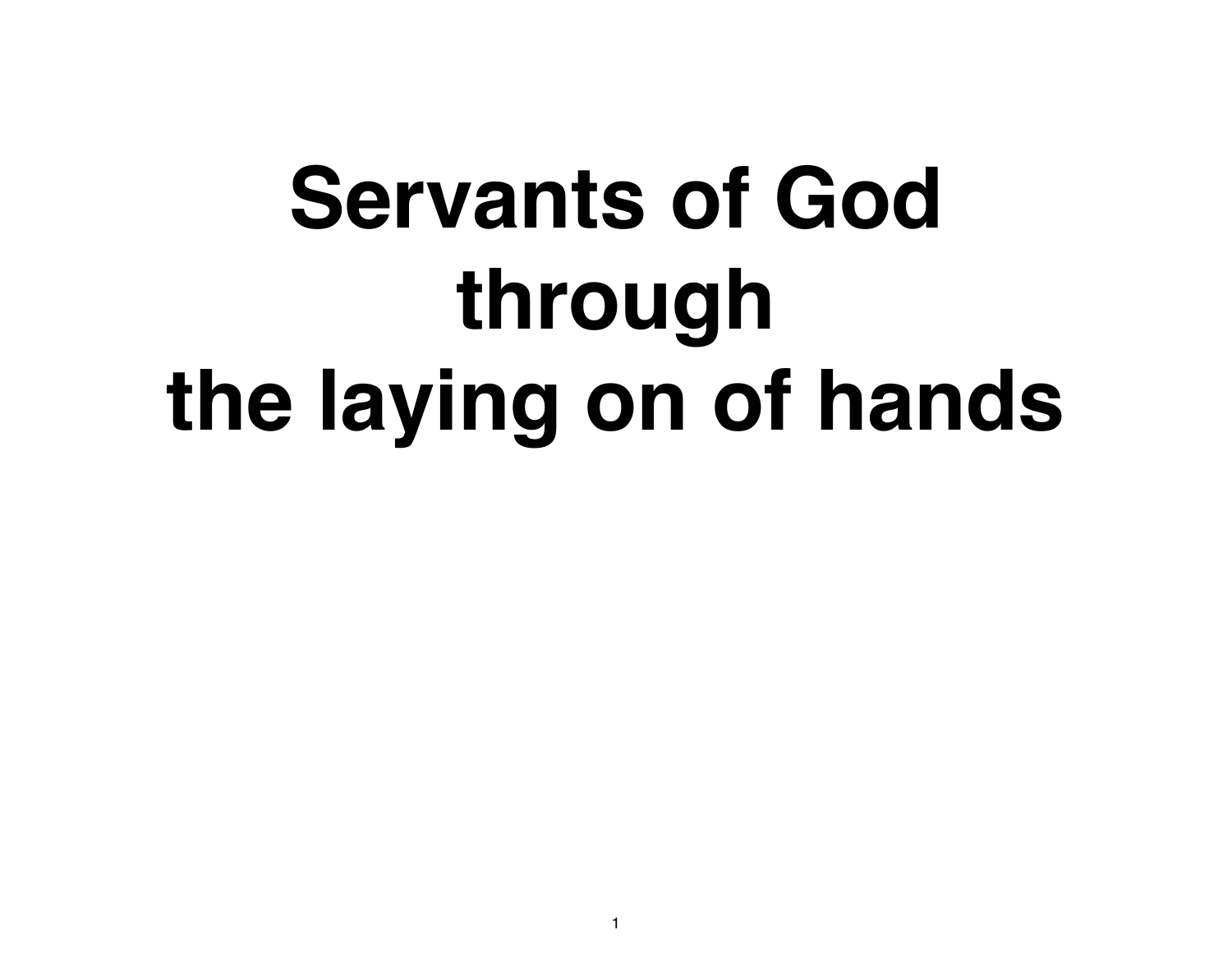# **Laying on of hands**

Hebrews 6:2

"And we shouldn't need to keep teaching about baptisms or about **the laying on of hands** or about people being raised from death and the future judgment." — *CEV*

From our discussion on baptism, laying on of hands was establishing a relationship between the two parties (disciple & representative of the Body of Christ) and a request for the Spirit to lead the new disciple in ministry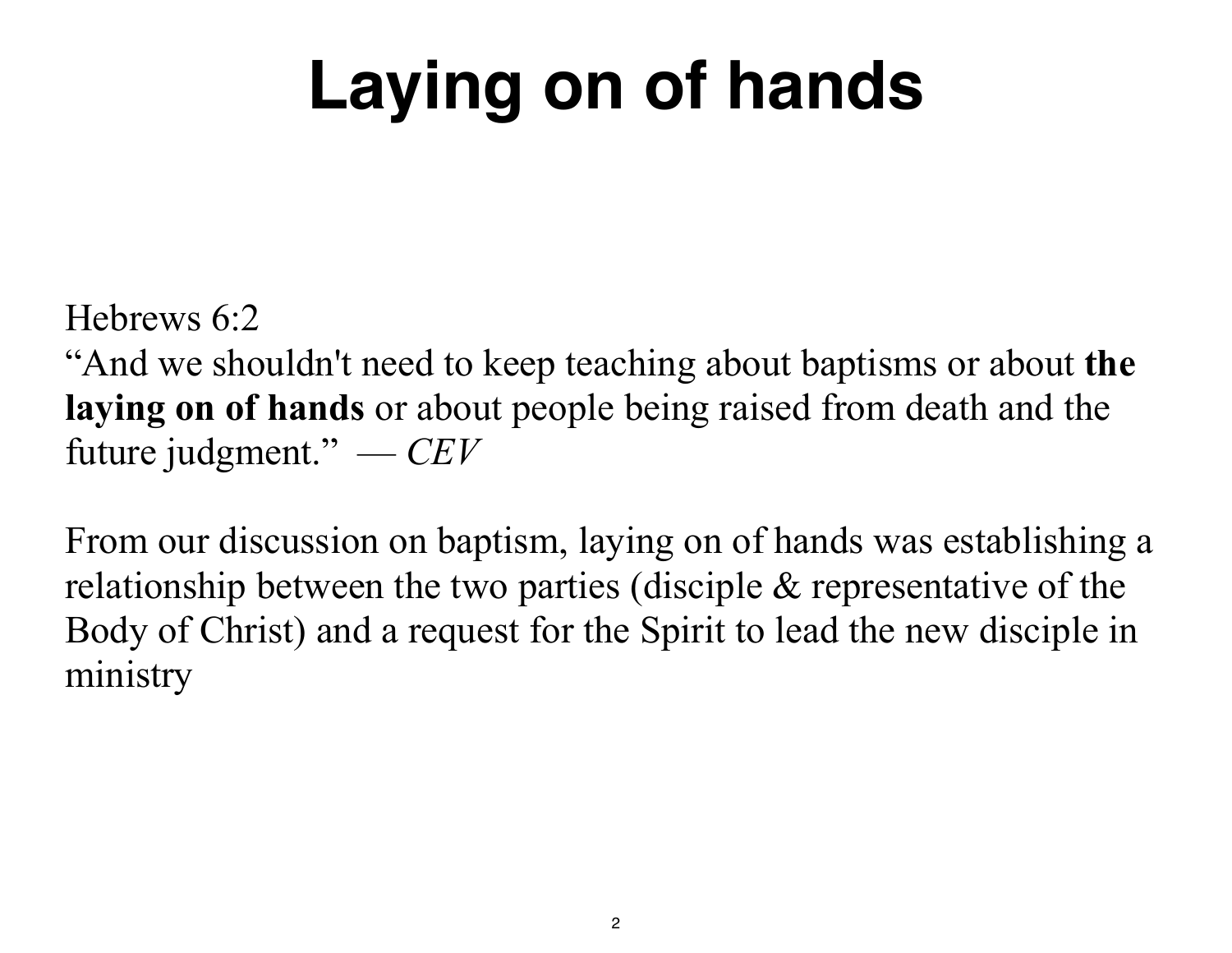# **Laying on of hands in the OT**

Numbers 8:9-11

"9 [To Moses:] And you shall bring the Levites before the tent of meeting and assemble the whole congregation of the people of Israel. <sup>10</sup> When you bring the Levites before Yahweh, the people of Israel shall **lay their hands** on the Levites, <sup>11</sup> and Aaron shall offer the Levites before Yahweh as a wave offering from the people of Israel, that they may **do the service of Yahweh**."

27:18-20

"18 So Yahweh said to Moses, "Take Joshua the son of Nun, a man **in whom is the Spirit**, and **lay your hand** on him. 19 Make him stand before Eleazar the priest and all the congregation, and you shall **commission him in their sight**. 20 You shall **invest** him with some of **your authority**, that **all the congregation** of the people of Israel may obey."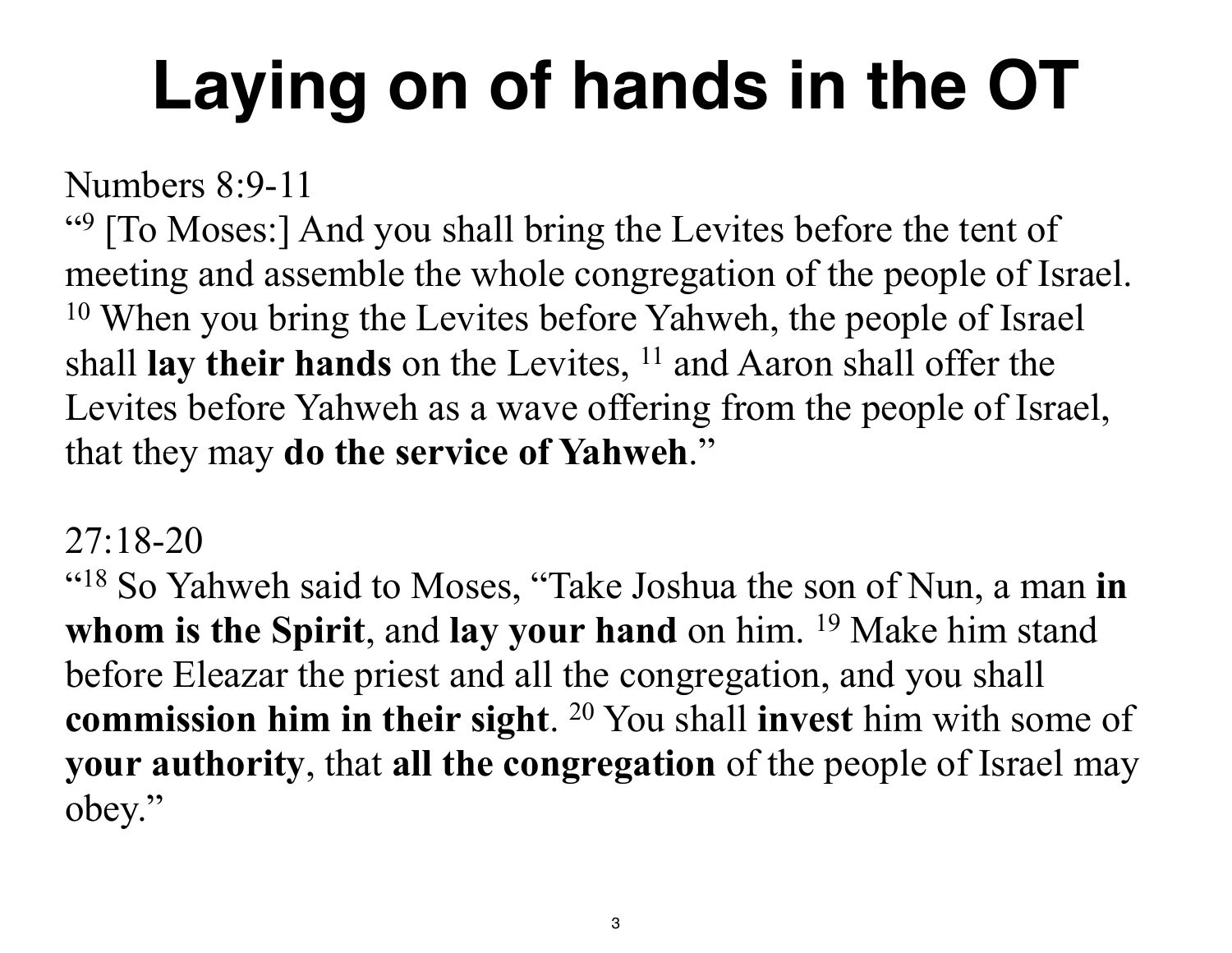## **Laying on of hands in the NT**

Acts 6:1–6

 $\cdot$   $\cdot$  1 Now in these days when the disciples were increasing in number, a complaint by the Hellenists arose against the Hebrews because their widows were being neglected in the daily distribution. <sup>2</sup> And the twelve summoned the full number of the disciples and said, "It is not right that we should give up preaching the word of God to serve tables.<sup>3</sup> Therefore, brothers, **pick** out from among you seven men of good repute, **full of the Spirit** and of wisdom, whom we will **appoint to this duty**. 4 But we will devote ourselves to prayer and to the ministry of the word."<sup>5</sup> And what they said pleased the whole gathering, and they chose Stephen, a man **full** of faith and **of the Holy Spirit**, and Philip, and Prochorus, and Nicanor, and Timon, and Parmenas, and Nicolaus, a proselyte of Antioch. 6 These they set before the apostles, and they prayed and **laid their hands on them**.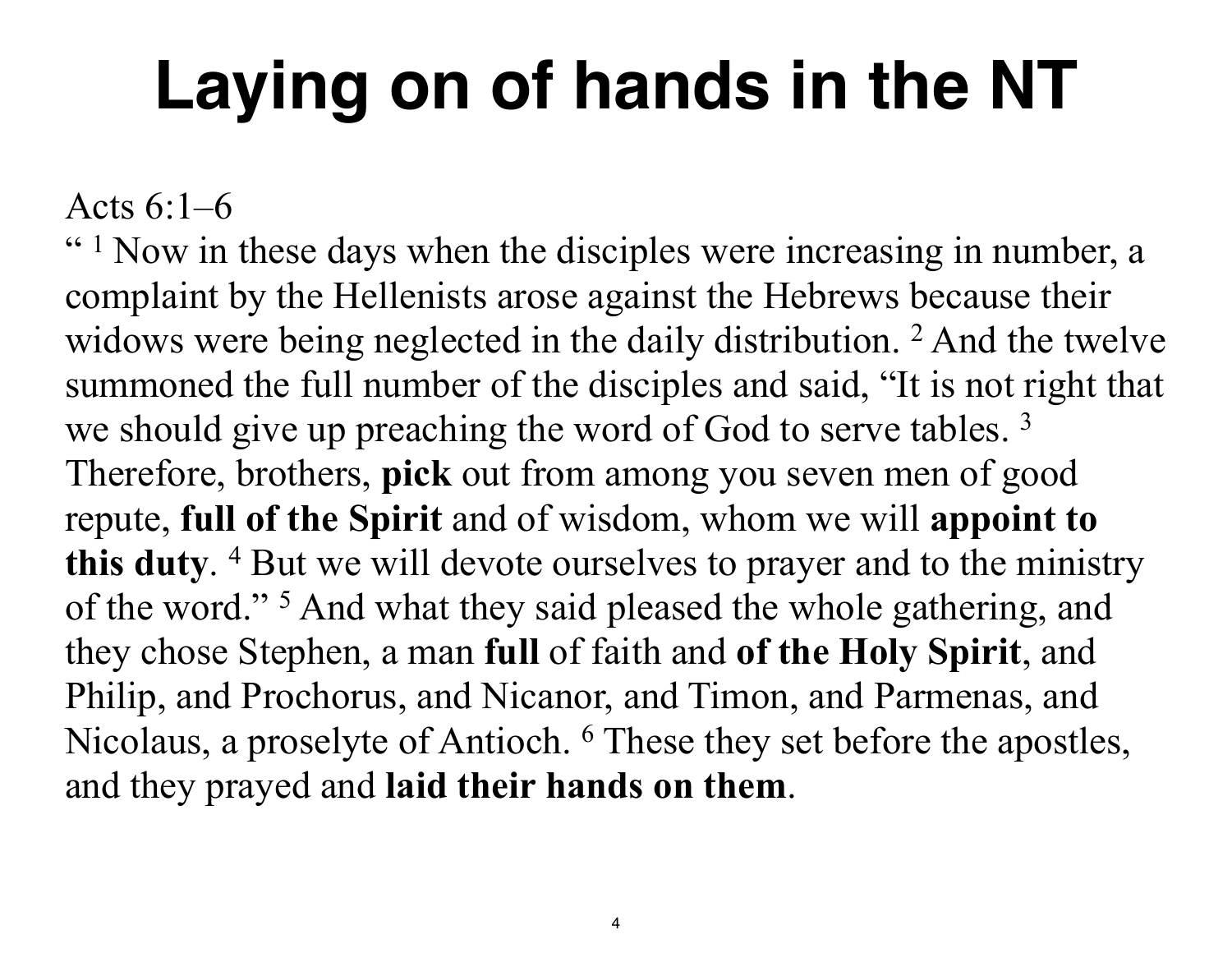# **Laying on of hands in the NT**

#### Acts 13:1–3

"<sup>1</sup> Now there were in the church at Antioch prophets and teachers, Barnabas, Simeon who was called Niger, Lucius of Cyrene, Manaen a [member of the court / lifelong friend] of Herod the tetrarch, and Saul. 2 While they were worshiping the Lord and fasting, the Holy Spirit said, "Set apart for me Barnabas and Saul for the work to which I have called them." 3 Then after fasting and praying they **laid their hands on them** and **sent** them off."

Paul and Barnabas are set apart, commissioned for a new ministry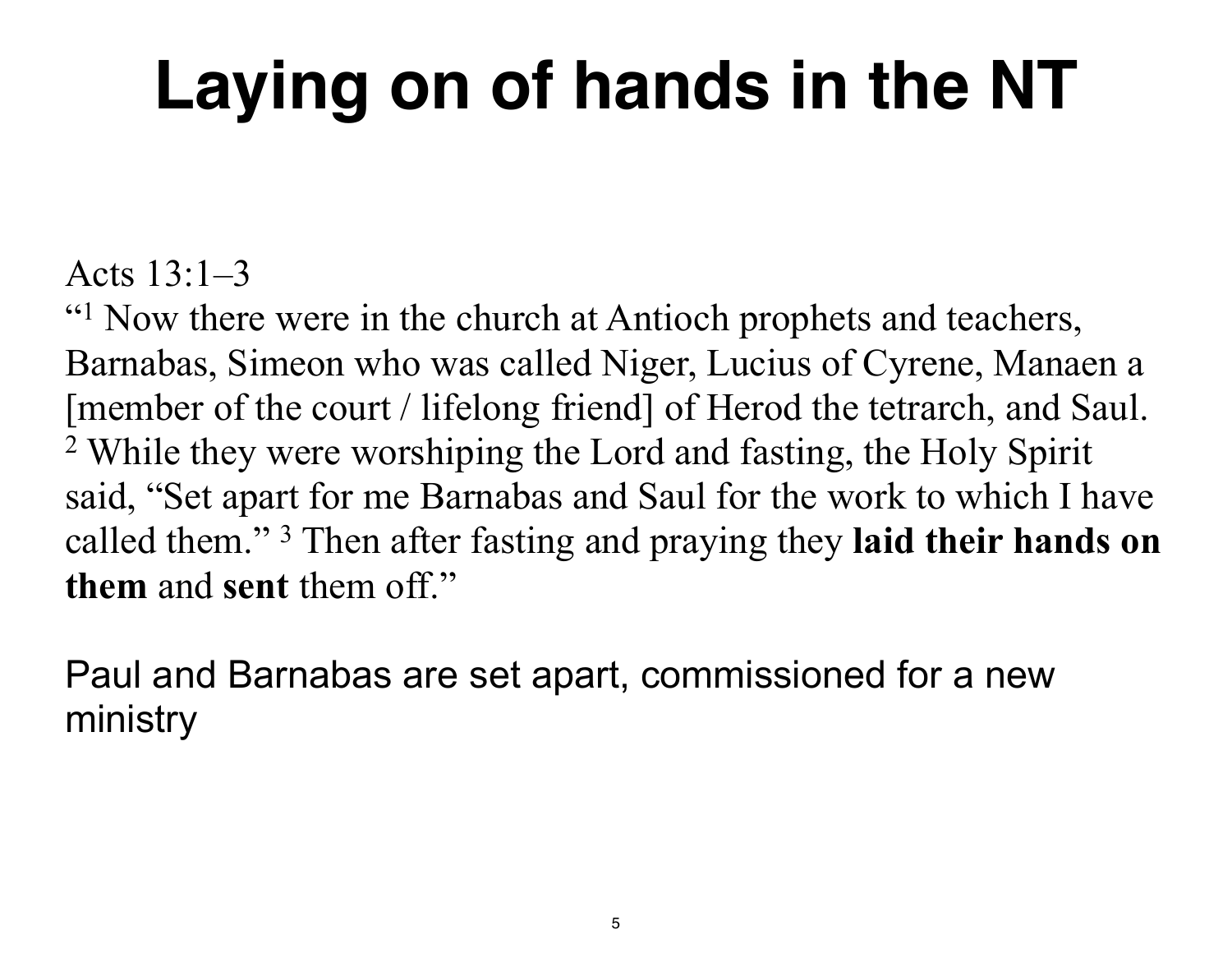# **Laying on of hands in the NT**

1 Timothy 4:14

"Do not neglect the gift you have, which was given you by prophecy when the council of elders **laid their hands** on you."

1 Timothy 5:22

"Do not be hasty in the **laying on of hands**, nor take part in the sins of others; keep yourself pure."

Those publicly endorsed for entering a ministry should be first examined since their commissioning invites the congregation to place more trust in the disciple.

Having hands laid on, even as a new disciple, implies we are all servants of God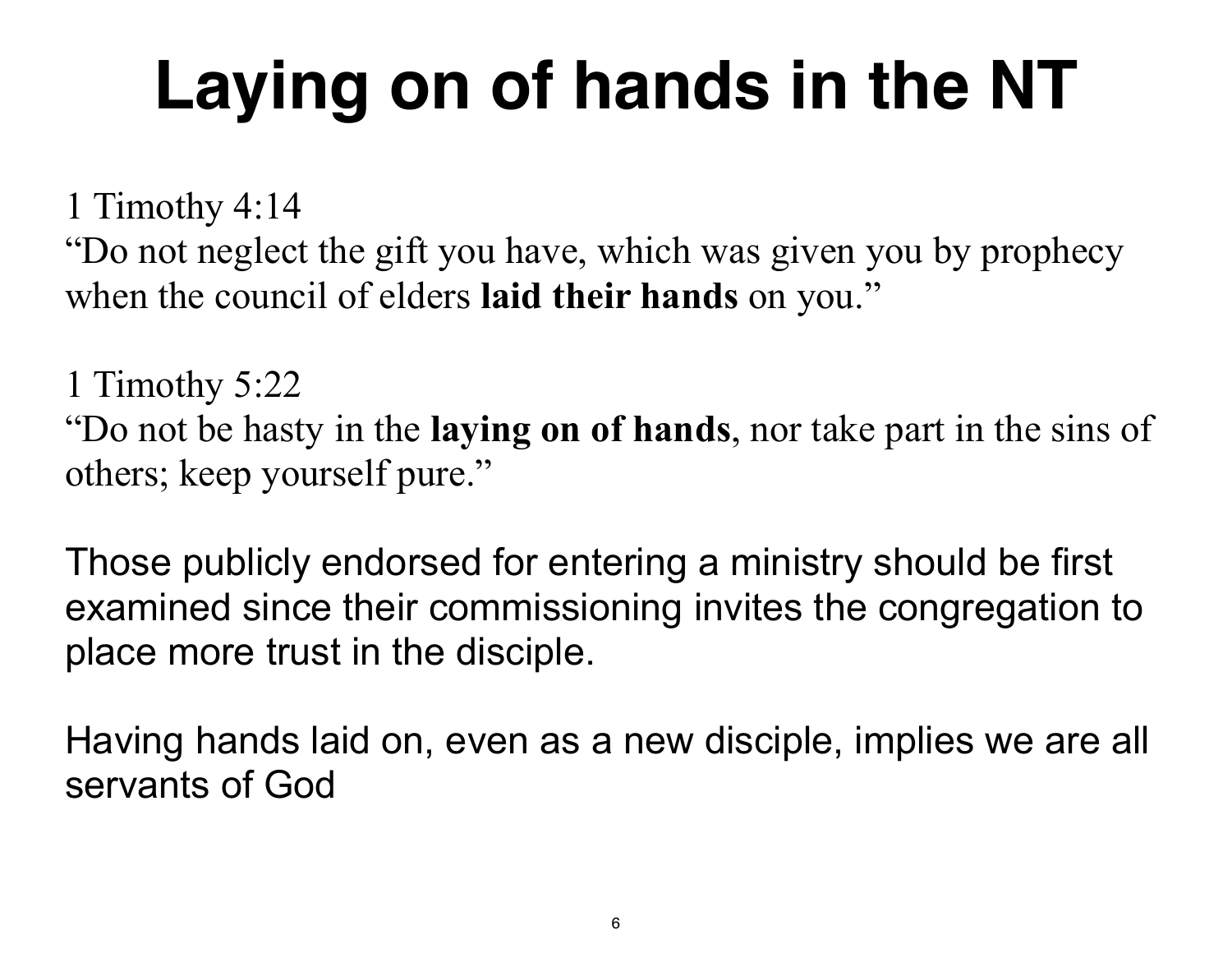**Two** kinds of servants/workers

1 Corinthians 3:8-15

"<sup>8</sup> He who plants and he who waters are one, and each will receive his **wages** according to his **labor**. 9 For we are God's fellow workers. You are God's field, God's building. <sup>10</sup> According to the grace of God given to me, like a skilled master builder I laid a foundation, and someone else is building upon it. Let each one **take care how he builds** upon it. <sup>11</sup> For no one can lay a foundation other than that which is laid, which is Jesus Christ. 12 Now if anyone **builds on the foundation with gold, silver, precious stones, wood, hay, straw** — 13 each one's work will become manifest, for the Day will disclose it, because it will be revealed by fire, and the fire will test what sort of work each one has done. 14 **If the work** that anyone has built on the foundation **survives**, he will receive a **reward**. 15 If anyone's **work is burned up**, he will **suffer loss**, though **he** himself **will be saved**, but only as through fire."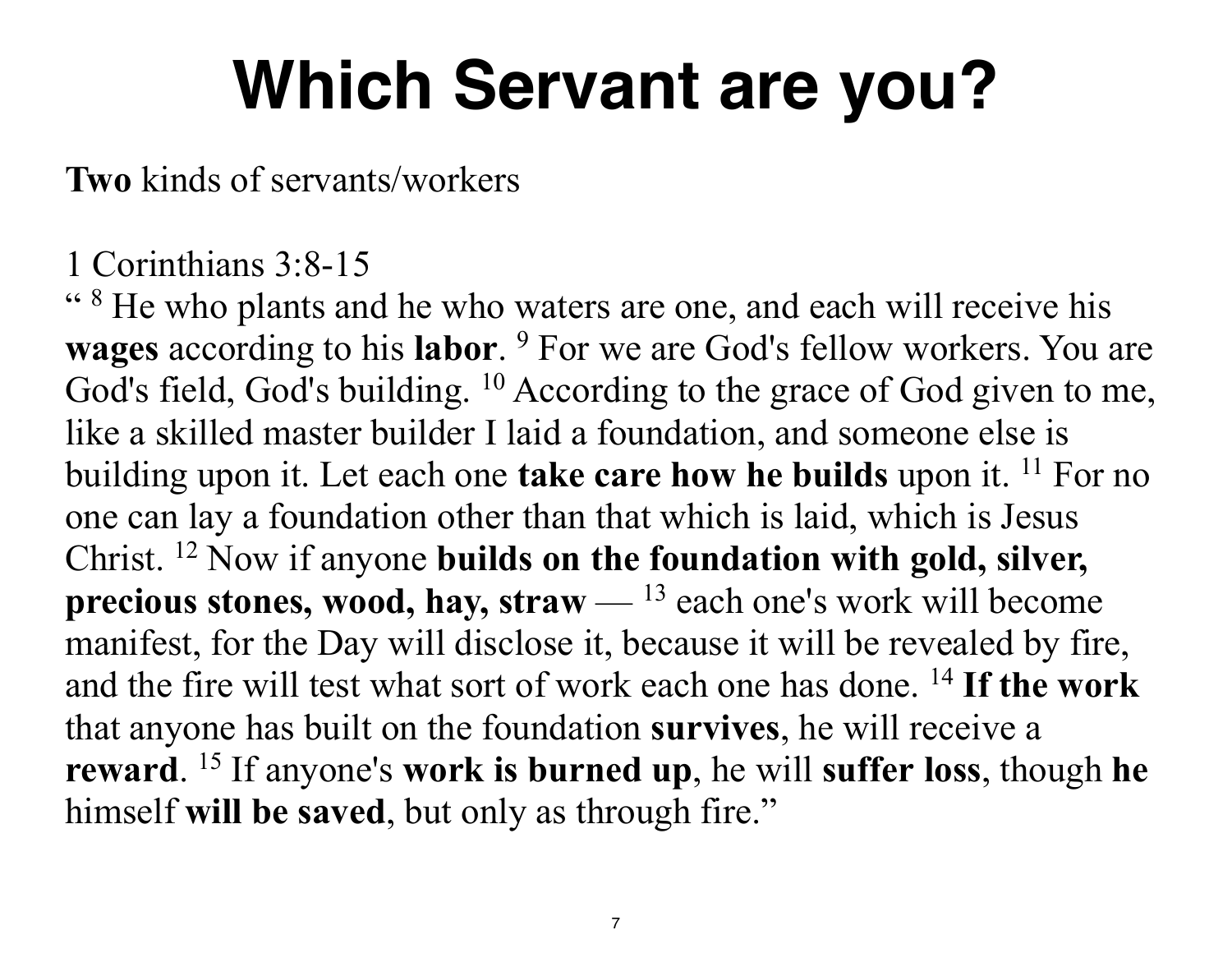**Two** kinds of servants/workers

| Slave's actions                                | Slave's consequences                                        |
|------------------------------------------------|-------------------------------------------------------------|
| Worker builds with care and<br><b>quality</b>  | His work survives, he is rewarded                           |
| Worker does not build with<br>care and quality | His work does not survive, he suffers<br>loss, but is saved |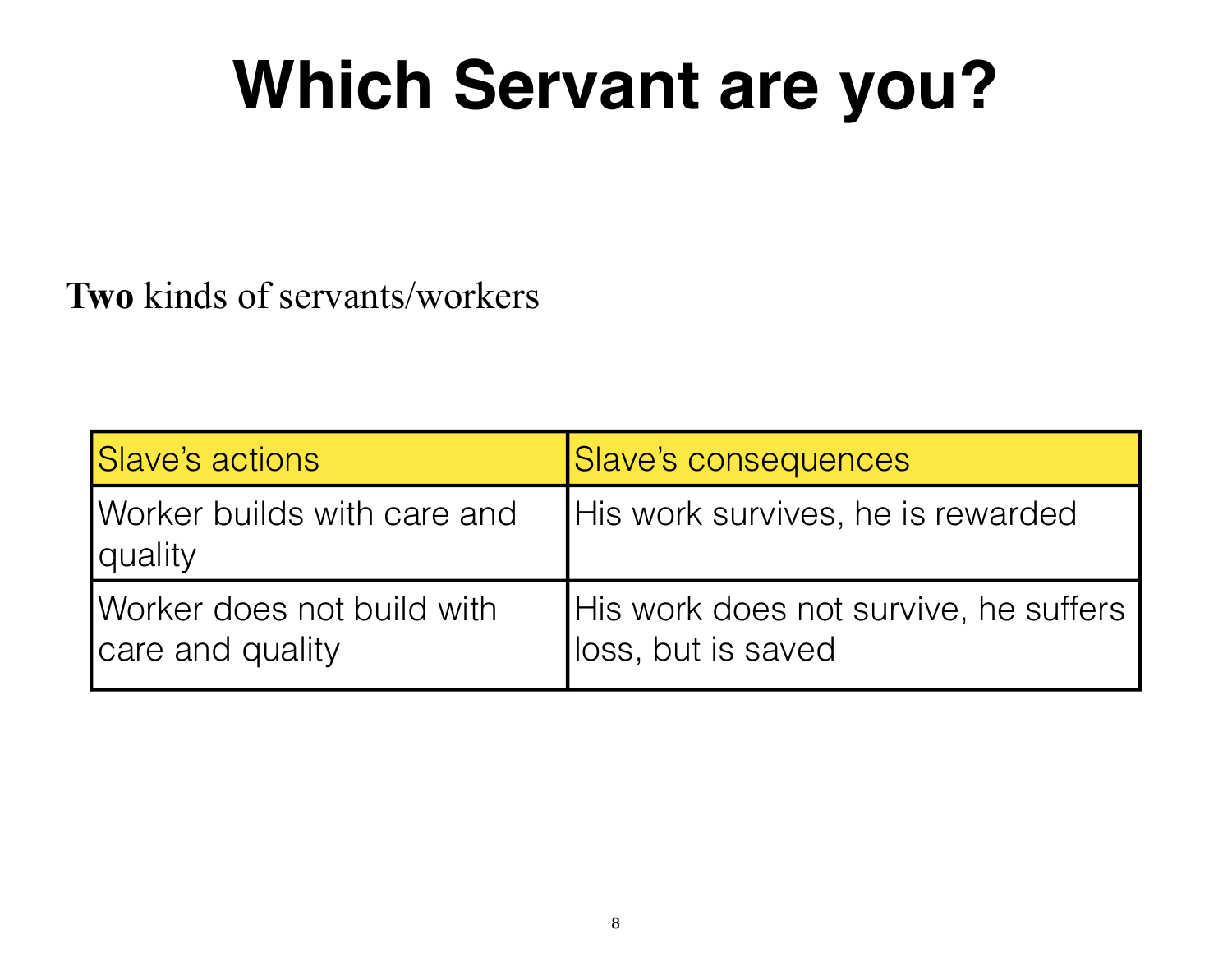Luke 19:11-27 (parallel to Matthew 25:14-30)

 $11$  As they heard these things, he proceeded to tell a parable, because he was near to Jerusalem, and because they supposed that the **kingdom of God** was to appear immediately. 12 He said therefore, "A **nobleman went** into a far country to **receive for himself a kingdom and then return**. 13 Calling ten of his servants, he gave them ten minas, and said to them, 'Engage in **business until I come**.' 14 But his citizens hated him and sent a delegation after him, saying, 'We do not want this man to reign over us.' 15 When he **returned**, having **received the kingdom**, he ordered these **servants to whom he had given the money** to be called to him, that he might know what they had gained by doing business.

<sup>16</sup> The first came before him, saying, 'Lord, your mina has made ten minas more.' <sup>17</sup> And he said to him, 'Well done, good servant! Because you have been **faithful** in a very little, you **shall have authority over ten cities**.'

<sup>18</sup> And the **second** came, saying, 'Lord, your mina has made five minas.' <sup>19</sup> And he said to him, 'And you are to be over **five cities**.'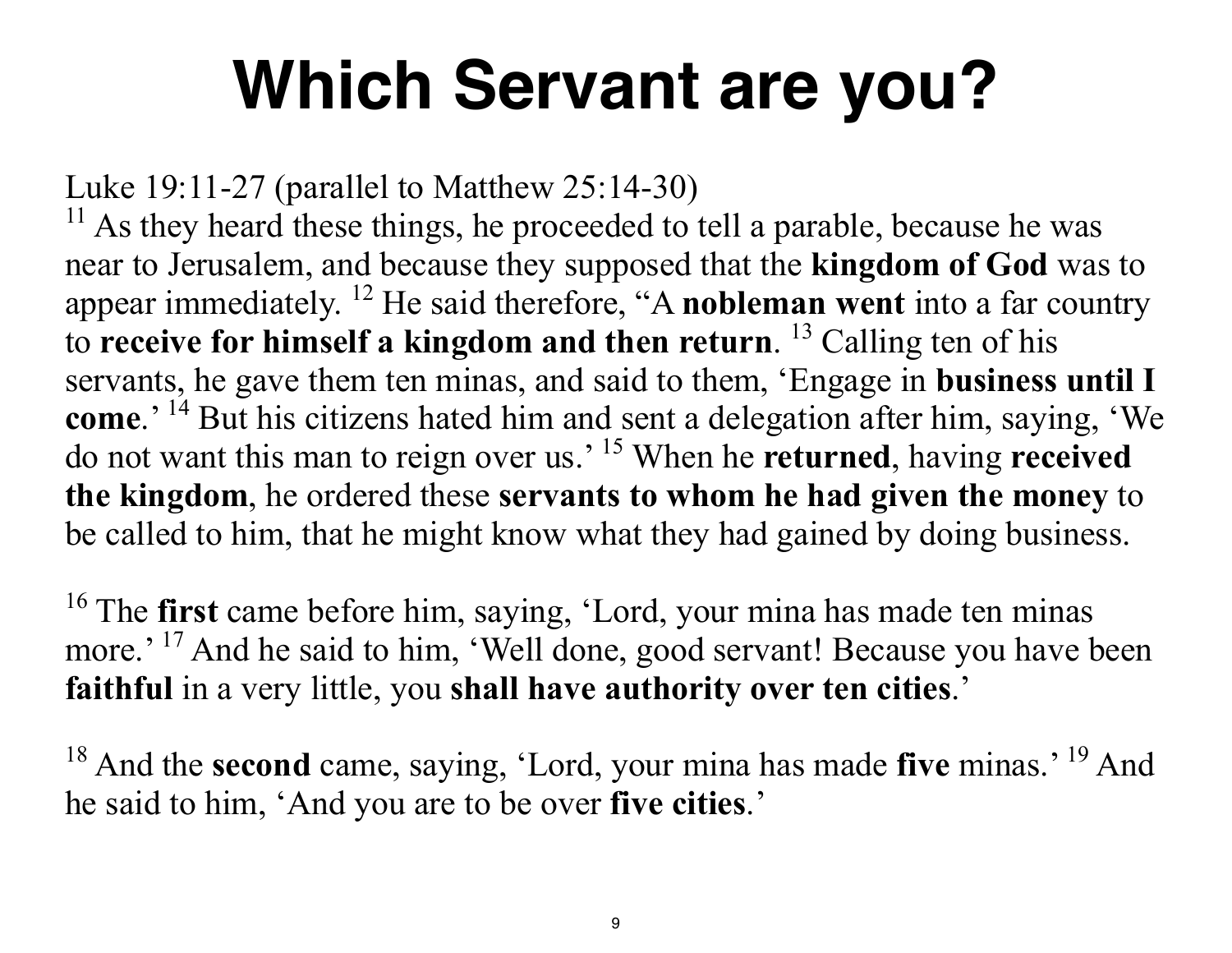20 Then another [**third**] came, saying, 'Lord, here is your mina, which I kept laid away in a handkerchief; 21 for I was afraid of you, because you are a severe man. You take what you did not deposit, and reap what you did not sow.' <sup>22</sup> He said to him, 'I will condemn you with your own words, you wicked servant! You knew that I was a severe man, taking what I did not deposit and reaping what I did not sow? <sup>23</sup> Why then did you not put my money in the bank, and at my coming I might have collected it with interest?' <sup>24</sup> And he said to those who stood by, 'Take the mina from him, and give it to the one who has the ten minas.' 25 And they said to him, 'Lord, he has ten minas!' 26 'I tell you that to everyone who has, **more will be given**, but **from the one**  who has not, even what he has will be taken away. <sup>27</sup> But as for these enemies of mine, who did not want me to reign over them, bring them here and slaughter them before me."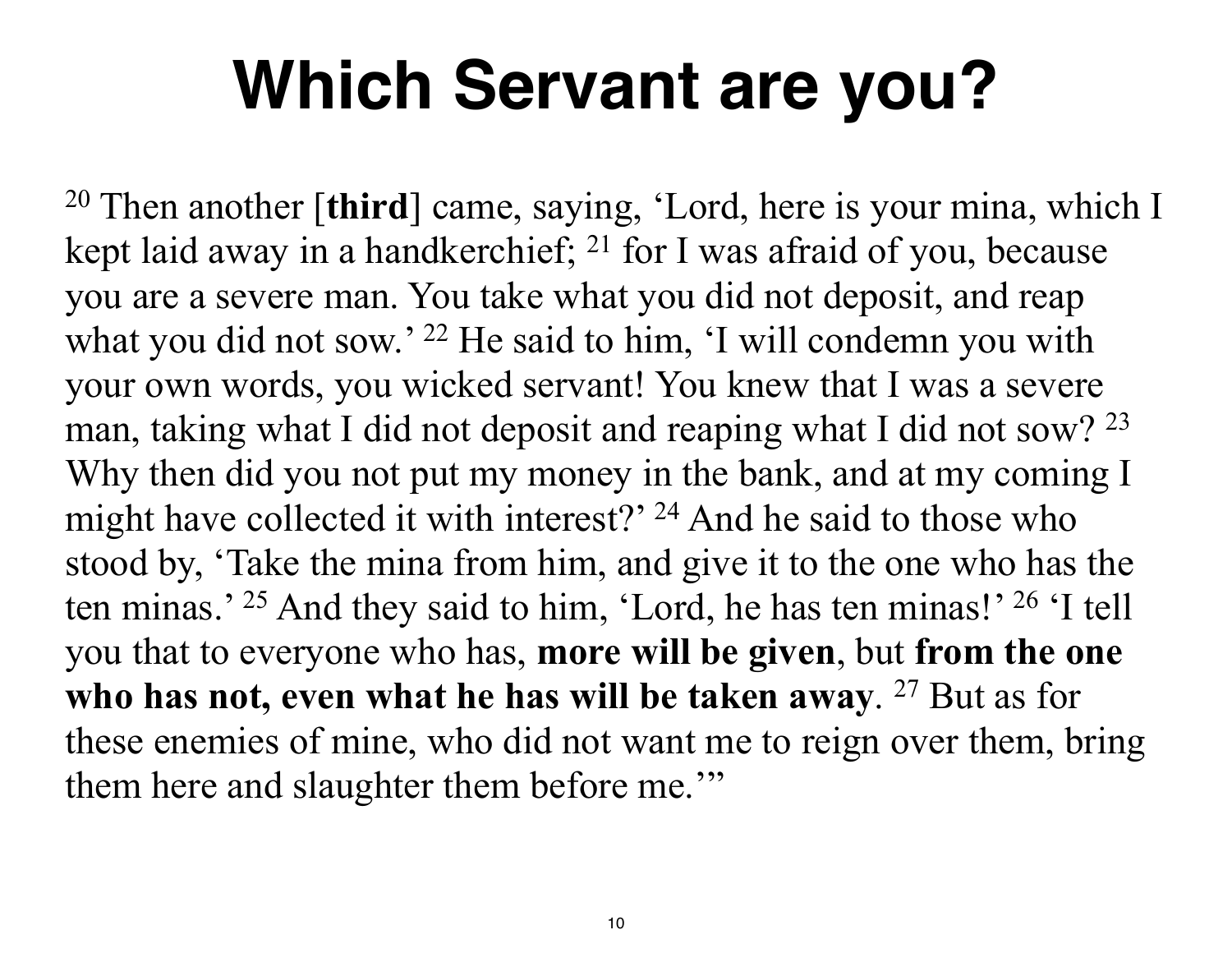Three out of ten slaves are described

| Servant's actions                                                         | Servant's consequences                        |
|---------------------------------------------------------------------------|-----------------------------------------------|
| Servant invested wisely and gained 10 more Placed over 10 cities          |                                               |
| Servant invested wisely and gained 5 more                                 | Placed over 5 cities                          |
| Servant did nothing for the Master and<br>pronounced "worthless" (vs 22). | Lost even the 1 mina<br>Compare Matthew 25:30 |

Did any servant end up in the place of Everlasting Judgment? (Likely slave #3)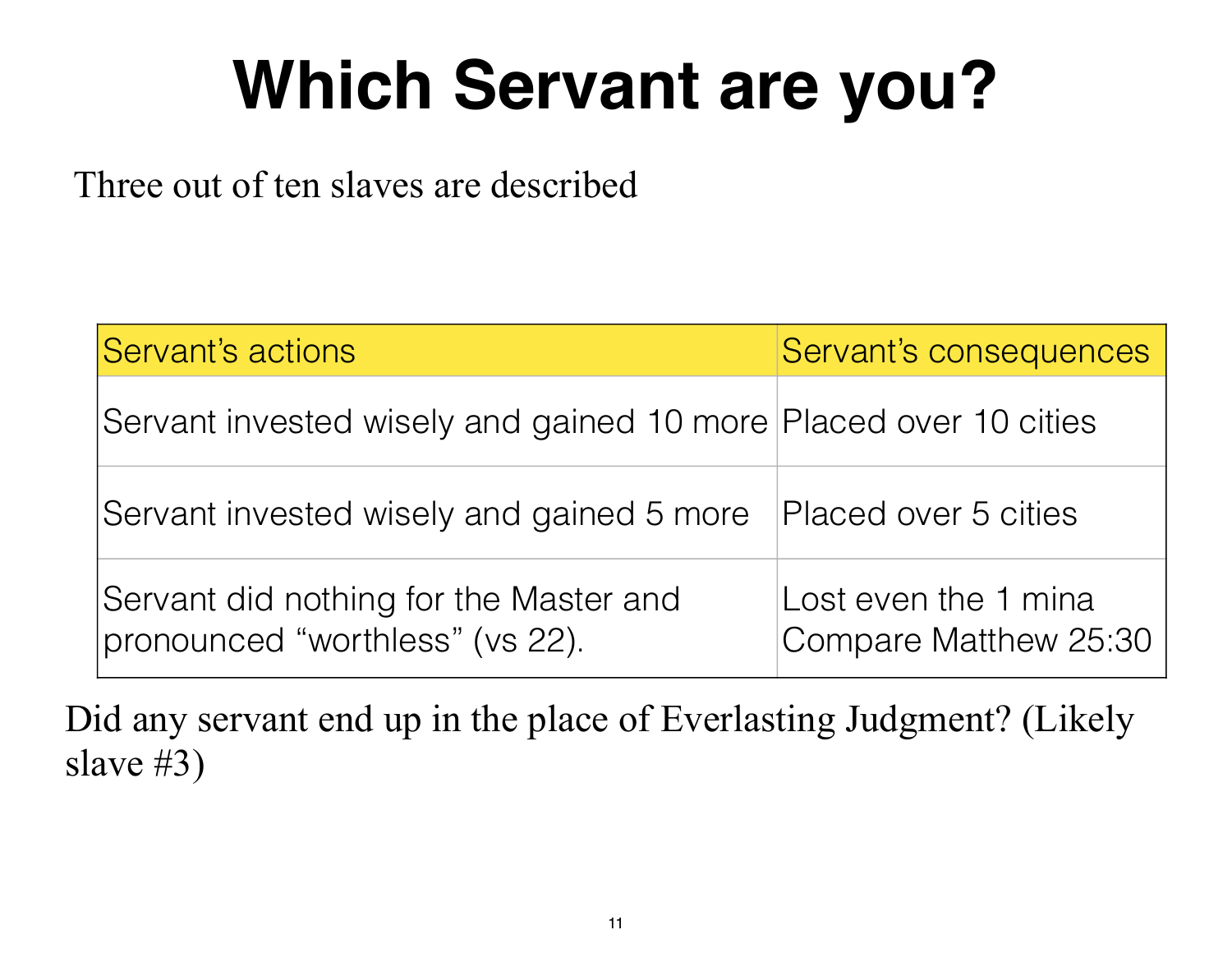Luke 12:35-48

 $35$  "Stay dressed for action and keep your lamps burning,  $36$  and be like **men who are waiting for their master to come home from the wedding feast**, so that they may open the door to him at once when he comes and knocks. 37 **Blessed** are those **servants** whom the **master finds awake** when he **comes**. Truly, I say to you, he will dress himself for service and have them recline at table, and he will come and serve them. 38 If he comes in the second watch, or in the third, and finds them awake, **blessed** are those servants! 39 But know this, that if the master of the house had known at what hour the thief was coming, he would not have left his house to be broken into. 40 **You also must be ready, for the Son of Man is coming at an hour you do not expect.**"

41 Peter said, "Lord, are you telling this parable for us or for all?"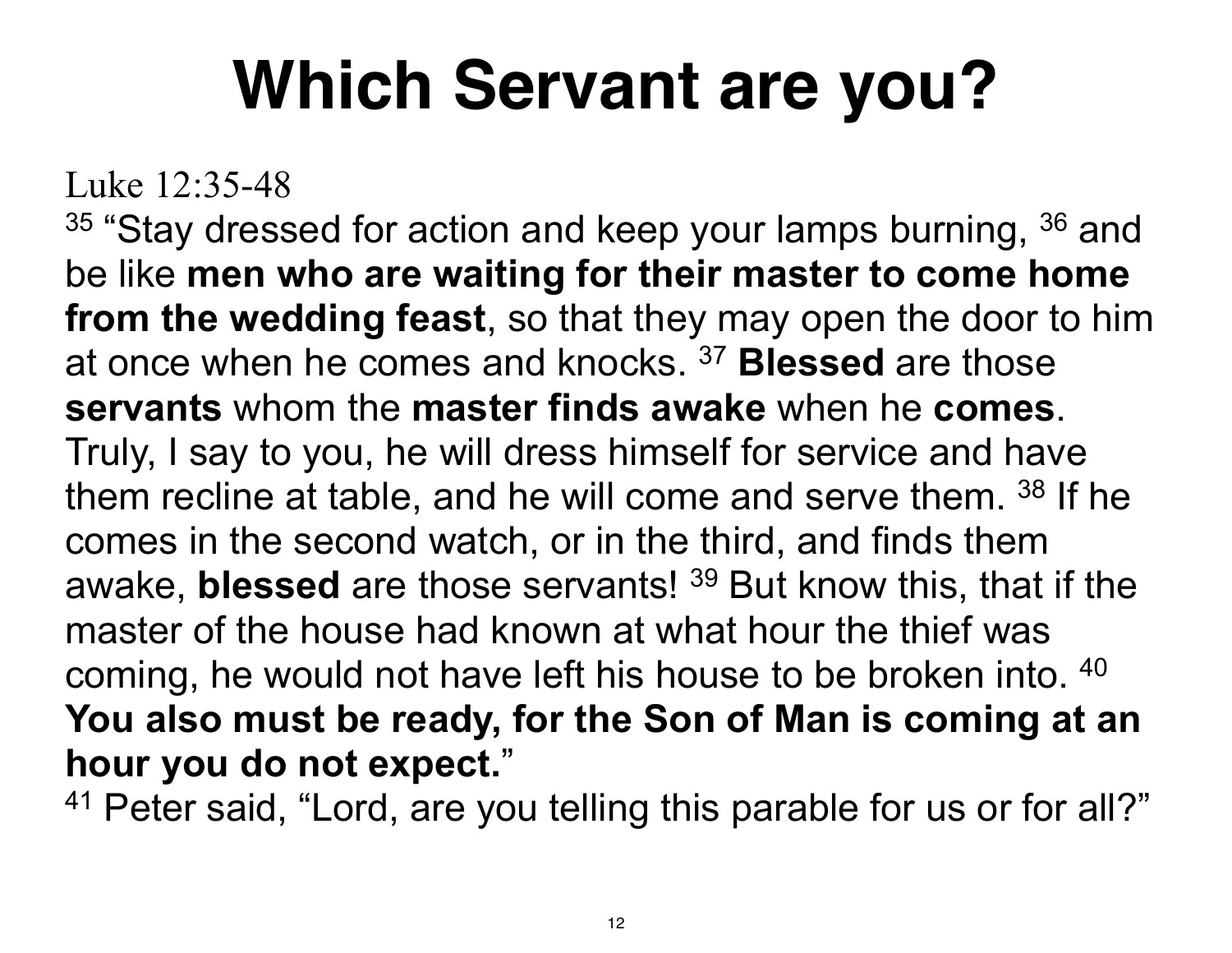Luke 12:35-48 (**Four** servants)

"42 And the Lord said, "Who then is the **faithful and wise** manager, whom his master **will set over his household**, to give them their portion of food at the proper time? 43 Blessed is that **servant** whom his **master will find so doing** when he **comes**. 44 Truly, I say to you, he will set him over all his possessions.

45 But if that servant says to himself, '**My master** is delayed in coming,' and begins to beat the male and female servants, and to eat and drink and get drunk, 46 the **master** of that servant will come on a day when he does not expect him and at an hour he does not know, and will **cut him in pieces and put him with the unfaithful**."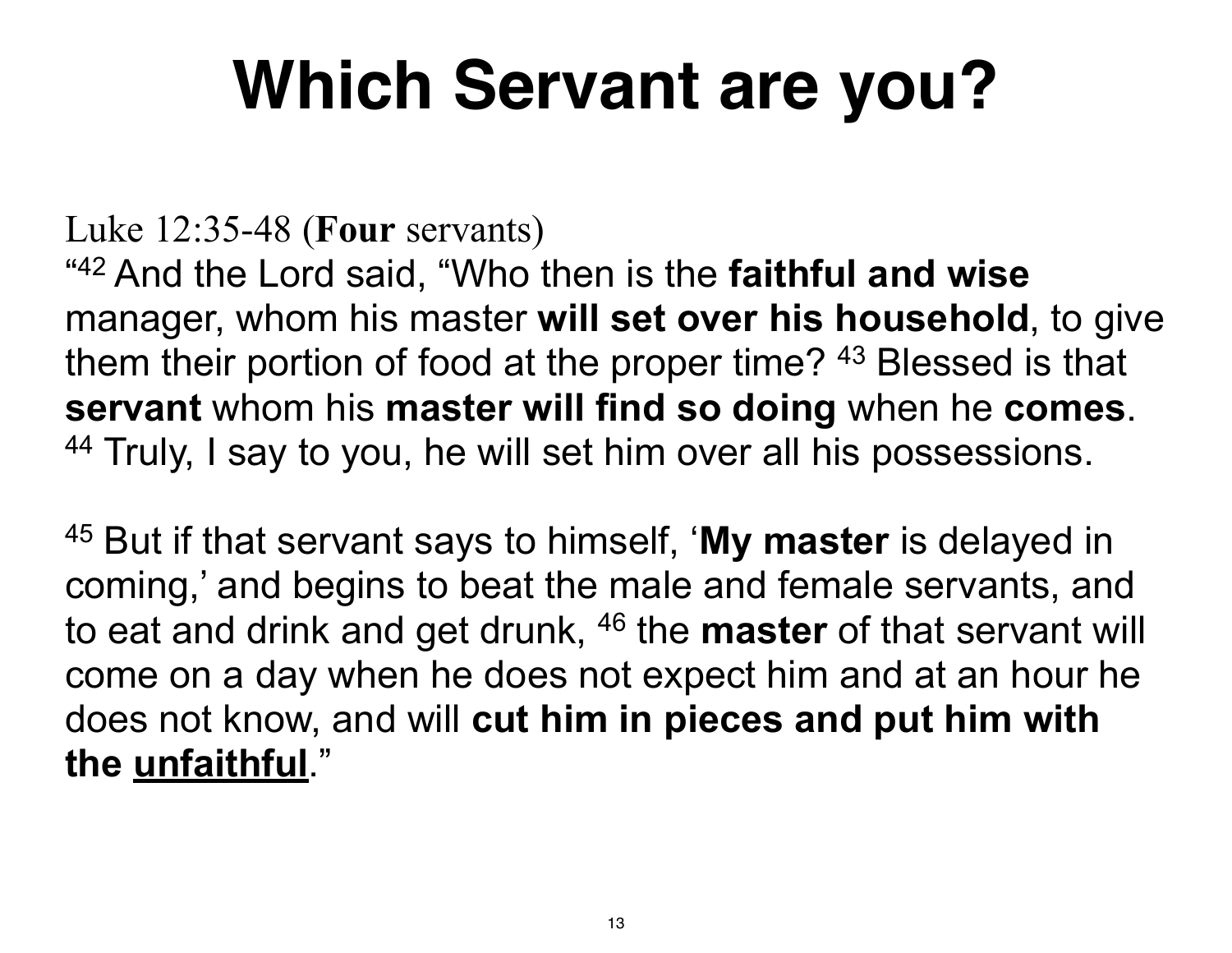47 And that servant **who knew** his master's will but **did not get ready or act** according to his will, will **receive a severe beating**.

48 But the one **who did not know**, and did what deserved a beating, **will receive a light beating**.

**Everyone to whom much was given, of him much will be required, and from him to whom they entrusted much, they will demand the more.**"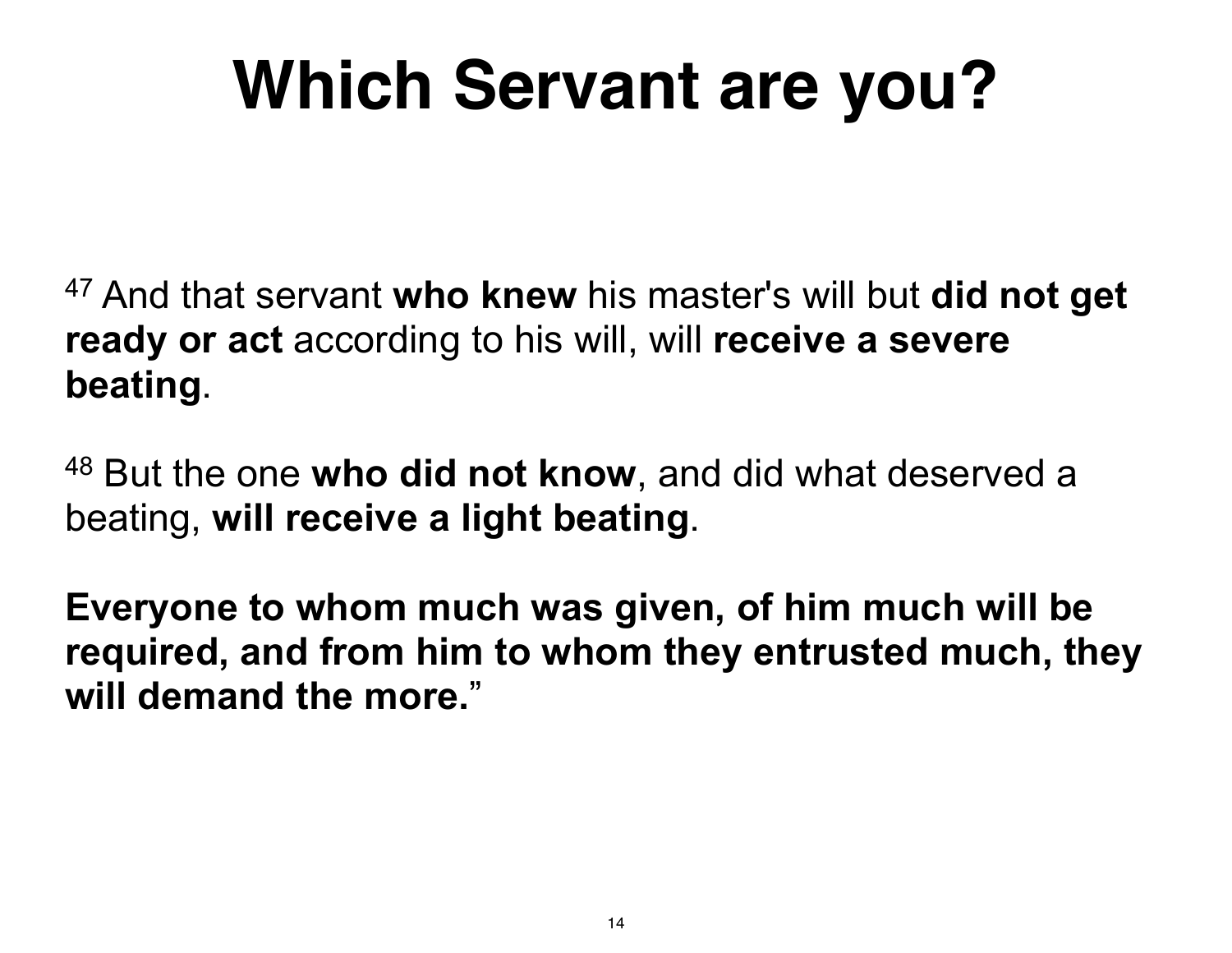#### **Four kinds of servants/workers**

| Servant's actions                                                                                  | Servant's consequences                                                      |
|----------------------------------------------------------------------------------------------------|-----------------------------------------------------------------------------|
| Servant feeds the household.                                                                       | Will be set as Manager over the                                             |
| Knows the will of the master and                                                                   | Master's household and                                                      |
| does it.                                                                                           | possessions.                                                                |
| Servant speaks ill of the Master.<br>Abuses others, is corrupt. Knows<br>what to do but does evil. | Is punished, cut to pieces, placed<br>with the unfaithful, the unbelievers. |
| Servant knows what to do but did                                                                   | Is beaten with severe beating, many                                         |
| nothing for the Master.                                                                            | strokes. [Like slave in Luke 19:22?]                                        |
| Servant does not know the will of                                                                  | Is beaten very little. Is treated better                                    |
| the Master and so does wrong.                                                                      | than he deserves. [Built with hay?]                                         |